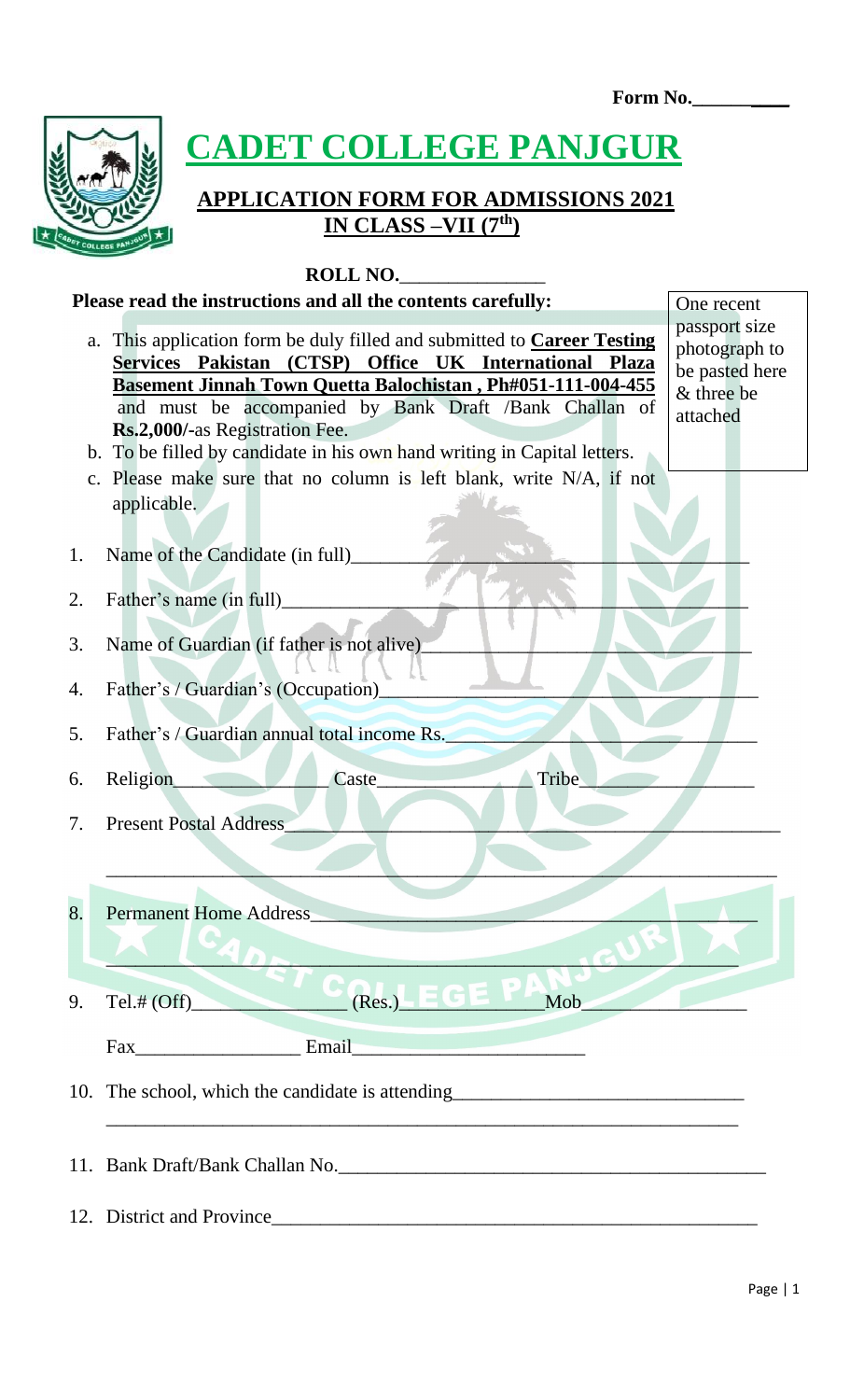### **TO BE FILLED BY HEAD MASTER / PRINCIPAL OF THE CONCERNED SCHOOL /COLLEGE WHICH THE CANDIDATE IS ATTENDING**

|                                                                                        |                                                                                                                           | $Master$                                                       |  |  |  |  |
|----------------------------------------------------------------------------------------|---------------------------------------------------------------------------------------------------------------------------|----------------------------------------------------------------|--|--|--|--|
|                                                                                        |                                                                                                                           |                                                                |  |  |  |  |
| 2.                                                                                     |                                                                                                                           |                                                                |  |  |  |  |
| 3.                                                                                     | Date of birth of the candidate as per school record is:<br><u>Date of birth of the candidate as per school record is:</u> |                                                                |  |  |  |  |
|                                                                                        | a) In figure (Day / Month / Year)                                                                                         |                                                                |  |  |  |  |
|                                                                                        | b) In words                                                                                                               |                                                                |  |  |  |  |
| Anything you would like to help us in assessing the candidate's suitability:-<br>4.    |                                                                                                                           |                                                                |  |  |  |  |
|                                                                                        |                                                                                                                           |                                                                |  |  |  |  |
| <b>Office Stamp</b><br>Dated                                                           |                                                                                                                           | <b>Signature</b><br>Headmaster / Principal                     |  |  |  |  |
|                                                                                        |                                                                                                                           |                                                                |  |  |  |  |
| *************<br><b>FOR OFFICE USE</b><br>Age on February 28, of the year of admission |                                                                                                                           |                                                                |  |  |  |  |
| Year                                                                                   | Month                                                                                                                     | Days                                                           |  |  |  |  |
| <b>Remarks</b>                                                                         |                                                                                                                           |                                                                |  |  |  |  |
| <b>Office Stamp</b>                                                                    | DET COLLEGE PA                                                                                                            | <b>Administrative Officer</b><br><b>Cadet College Panjgur.</b> |  |  |  |  |

**Principal's Remark: Admission Form accept / rejected**\_\_\_\_\_\_\_\_\_\_\_\_\_\_\_\_\_\_\_\_\_\_\_\_\_\_\_\_

**Office Stamp Principal** 

 **Cadet College Panjgur.**

Date: \_\_\_\_\_\_\_\_\_\_\_\_\_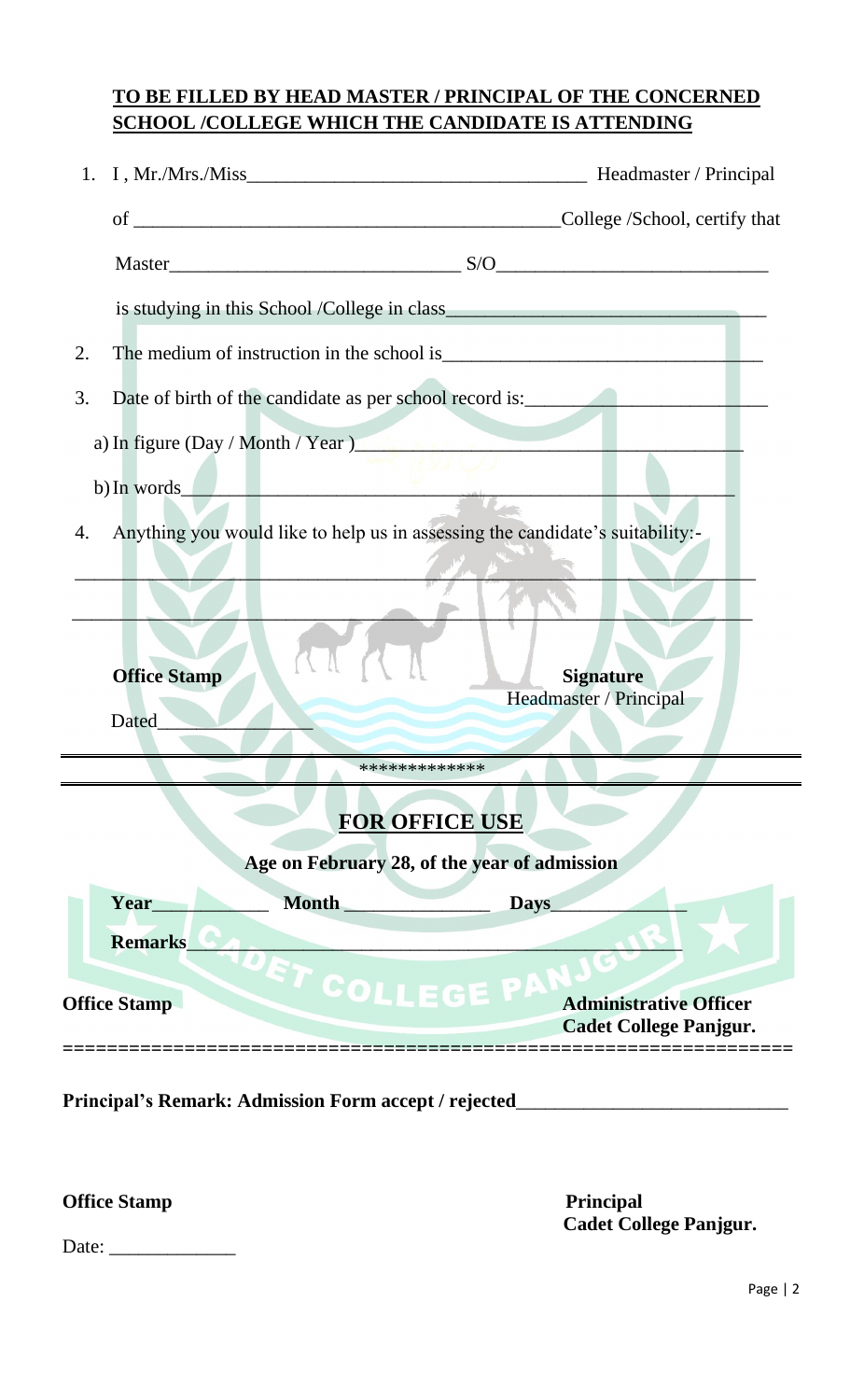**ANX-A**

# **FATHER'S / GUARDIAN'S INCOME CERTIFICATE**

(In case of Business, Private Service, Landlord, Retd. or Government Service)

This is to certify that my annual income for the year \_\_\_\_\_\_\_\_\_\_\_\_\_\_\_\_including all sources and allowances is as under:

| <b>Basic Salary</b>                 |                                                                                                                          |                                         | Rs.                                     |
|-------------------------------------|--------------------------------------------------------------------------------------------------------------------------|-----------------------------------------|-----------------------------------------|
| <b>Allowances</b>                   |                                                                                                                          |                                         | Rs.                                     |
| Other source / Rent etc.            |                                                                                                                          |                                         | $\text{Rs.}$ $\qquad \qquad$            |
| <b>Business</b>                     |                                                                                                                          |                                         | Rs.                                     |
| Land                                |                                                                                                                          | Rs.                                     |                                         |
| Pension                             |                                                                                                                          | Rs.                                     |                                         |
| Miscellaneous                       |                                                                                                                          | Rs.                                     |                                         |
| Signature of the Father / Guardian_ | <b>Total Net Income</b>                                                                                                  | Rs.                                     |                                         |
| Name of the Father /Guardian_       |                                                                                                                          |                                         |                                         |
| Address                             |                                                                                                                          |                                         |                                         |
|                                     | <b>Deputy Commissioner</b><br>OR<br><b>Income Tax Officer_</b><br><b>Office Stamp</b>                                    |                                         |                                         |
|                                     | <b>FATHER'S /GUARDIAN'S SERVICE CERTIFICATE</b><br>(In case of Government / Semi Government / Autonomous Body Employees) |                                         |                                         |
|                                     | Name of the Father/Guardian                                                                                              |                                         |                                         |
|                                     |                                                                                                                          |                                         |                                         |
|                                     |                                                                                                                          |                                         |                                         |
|                                     |                                                                                                                          |                                         |                                         |
| <b>Office Stamp</b>                 |                                                                                                                          |                                         | <b>Signature of the Department Head</b> |
| Concerned office Dispatch No.       |                                                                                                                          | Dated <b>Exercise Services CONSUMER</b> |                                         |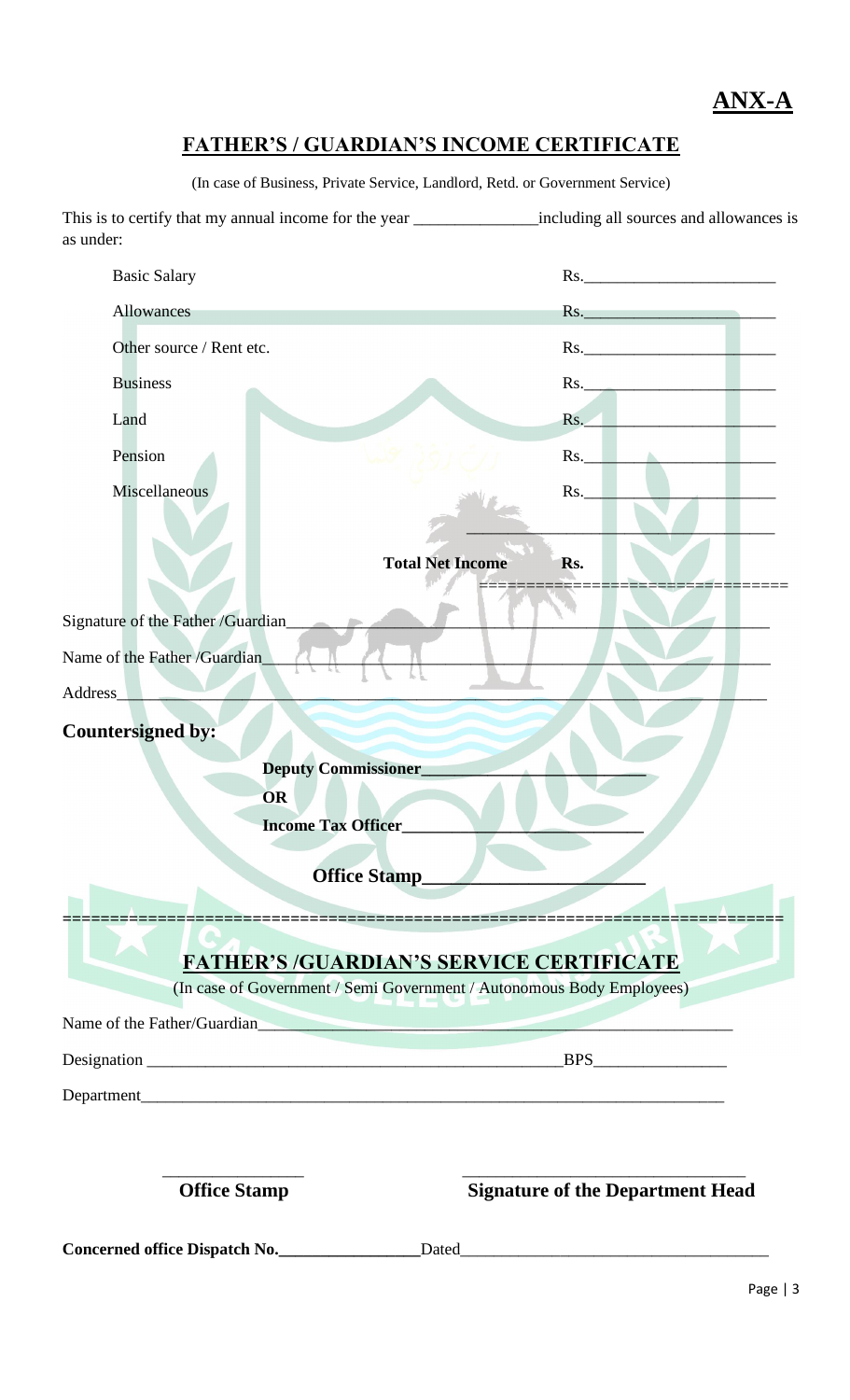#### **PLEASE ATTACH THE FOLLOWING DOCUMENTS WITH THIS ADMISSION FORM**

- 1. Three latest passport size photographs, attested by concerned Headmaster / Principal.
- 2. Attested copy of Computerized National Identity Card (CNIC) , Local /Domicile certificate of the candidate's father.
- 3. B-Form and Local / Domicile Certificate of Candidate .
- 4. Bank Demand Draft / Bank Challan of **Rs.2,000/- ,** of the below mentioned bank **,**as registration fees in the name of Principal Cadet College Panjgur.

**Bank: Habib Bank Limited HBL Panjgur Branch (Online) A/C No:-0011497900022301**

#### **UNDER TAKING**

I undertake to accept the result of the Entry Written Examination and the interview without any reservation. I shall not question these results in any manner and shall not indulge in any correspondence about these results.

I also undertake that any effort to influence the authorities during the admission process will amount to my disqualification.

Date:\_\_\_\_\_\_\_\_\_\_\_\_\_\_\_\_\_\_\_\_\_\_\_\_\_\_\_\_ \_\_\_\_\_\_\_\_\_\_\_\_\_\_\_\_\_\_\_\_\_\_\_\_\_\_\_

**(Signature of the candidate)**

## **Countersignature by the Father /Guardian**

Date:\_\_\_\_\_\_\_\_\_\_\_\_\_\_\_\_\_\_ \_\_\_\_\_\_\_\_\_\_\_\_\_\_\_\_\_\_\_\_\_\_\_\_

**(Signature of the Father / Guardian)**<br> **COLLEGE PARKING**